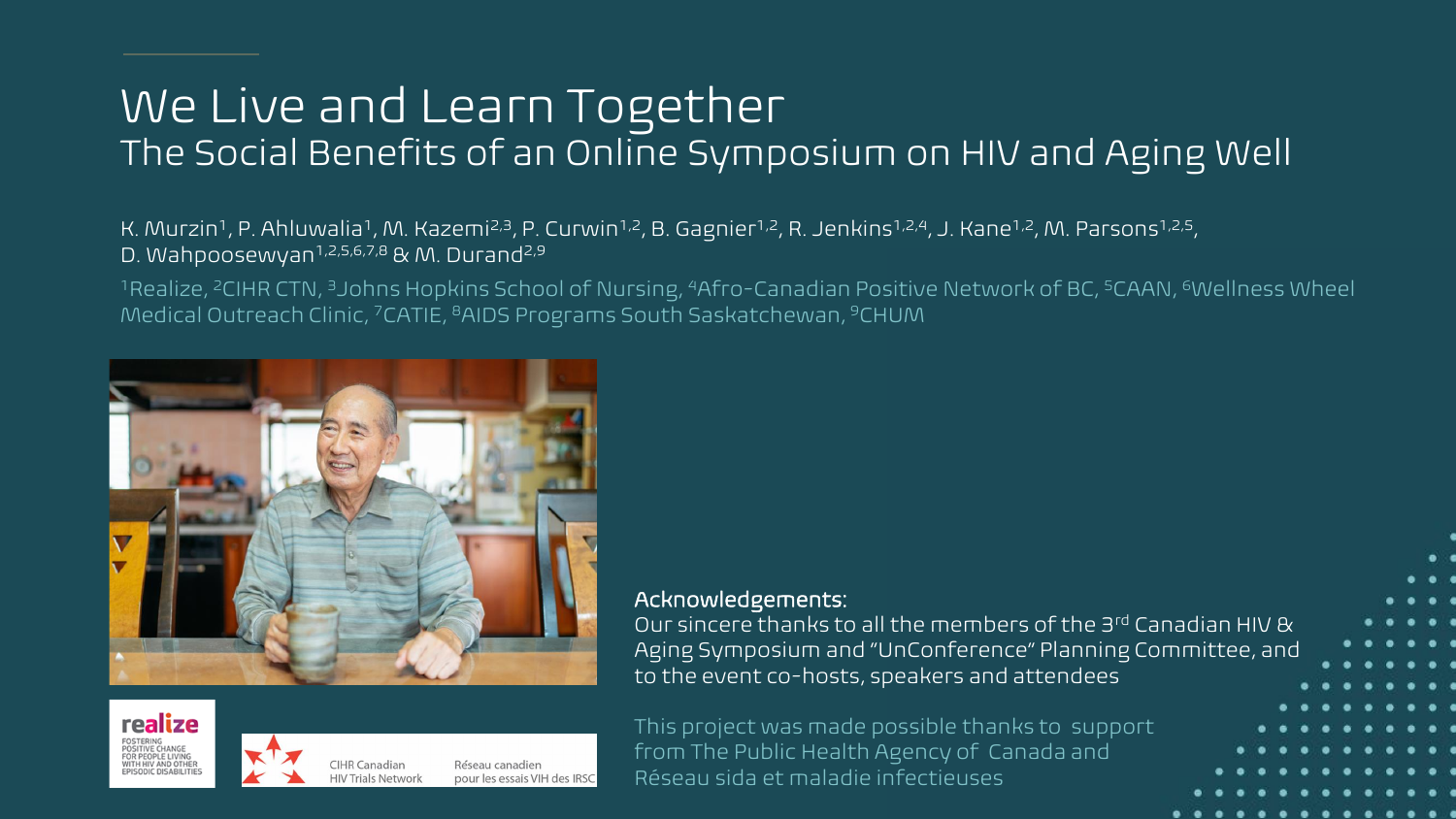# 01 Background

Aging and older people living with HIV are vulnerable to social isolation and loneliness, as a result of intersecting forms of stigma, social circles compromised by loss, and financial insecurity.

COVID -19 -related public health responses have exacerbated these risks, pushing previously in -person events and services into virtual arenas.



2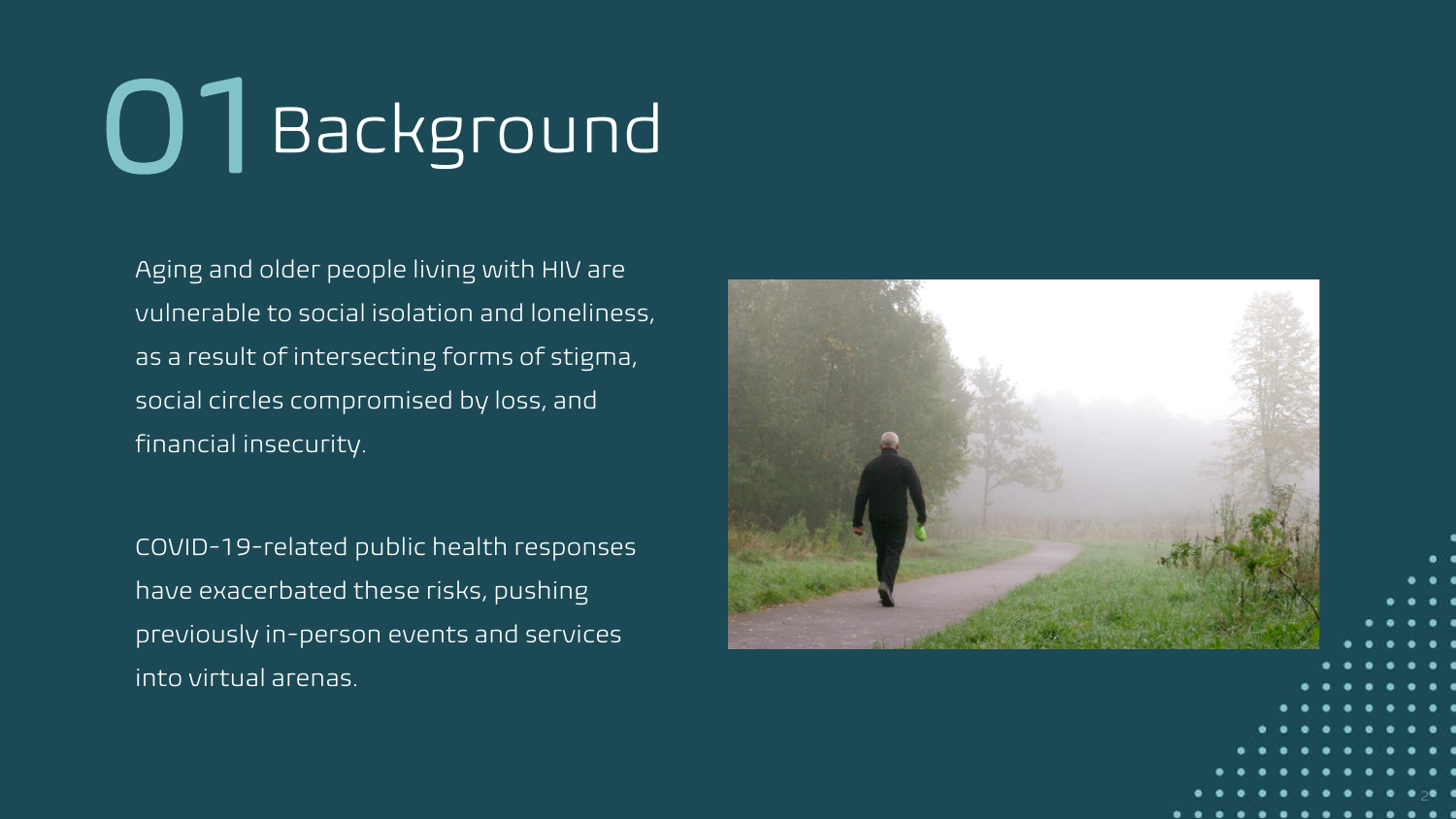

HIV and Aging WELL: WE Live & Learn Together The 3rd Canadian HIV & Aging Symposium





Theme 1: Social Priorities and Service Access

Theme 2: Biomedical & Clinical



Theme 3: Diverse perspectives on aging with HIV



Theme 4: Considerations of Gender

#### HIV and Aging WELL: WE Live & Learn Together Virtual Community "UnConference"



*The UnConference* held space for older people living with HIV to meet and learn from peers through skills-building and self-care workshops.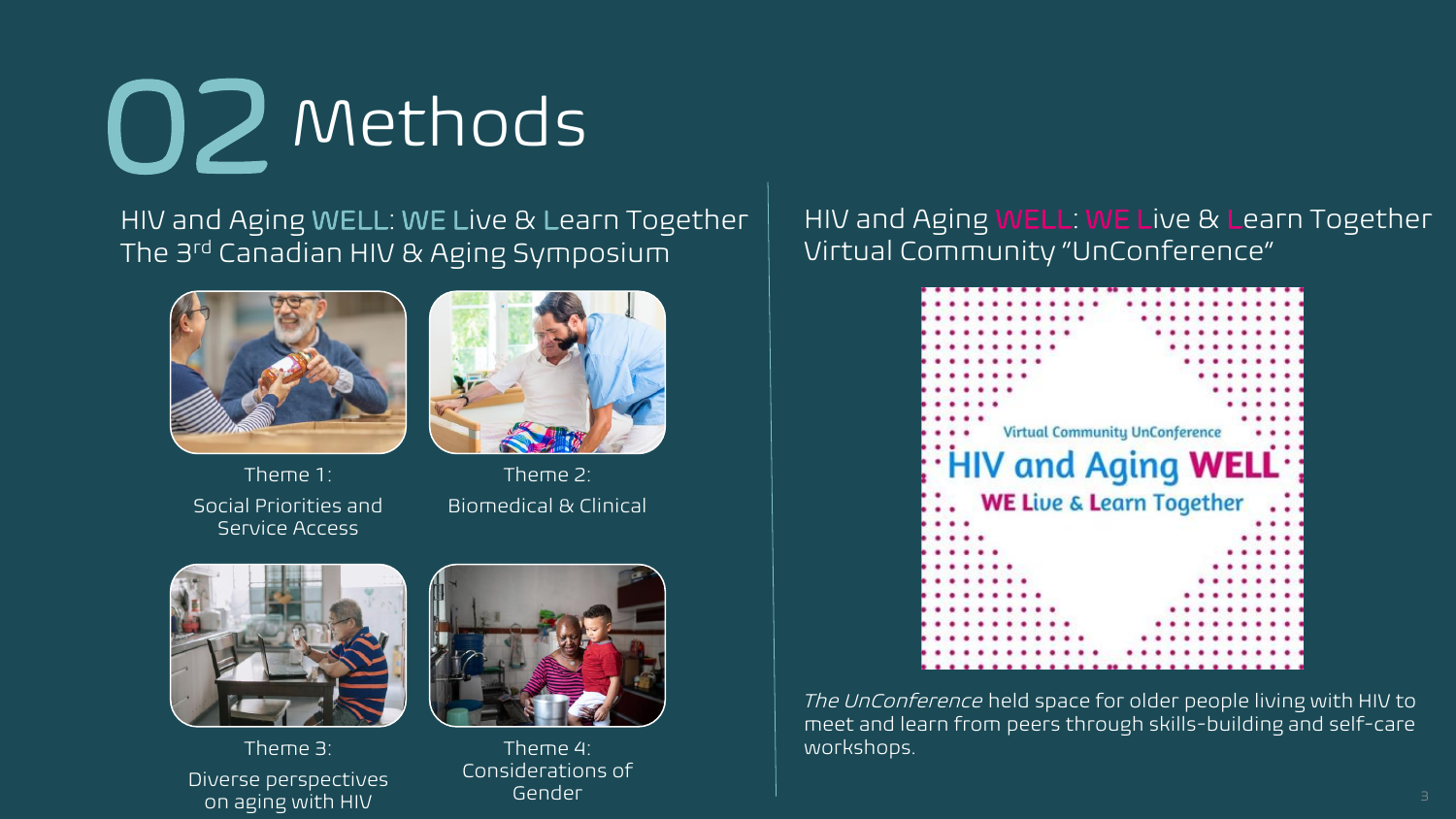### 03 Outcomes



Community Engagement Aging and older people living with HIV were engaged as members of the Symposium and UnConference Planning Committee >50% of event hosts, speakers and workshop facilitators were people living and aging with HIV 80% of people who completed the post-event evaluations identified as having living expertise of HIV

142 unique participants across the three-day event



Modest increases in knowledge across all four symposium themes (12-23%) were recorded among participants 95% of all evaluation respondents indicated they would apply new knowledge in at least one way Policy, practice, and research priorities to optimize well-being for aging and older adults living with HIV identified

Community Connections

"Virtual meet and greet to close the day was really a great way to wrap up the conference." (UnConference participant) 86% of UnConference participants reported meeting someone new by participating